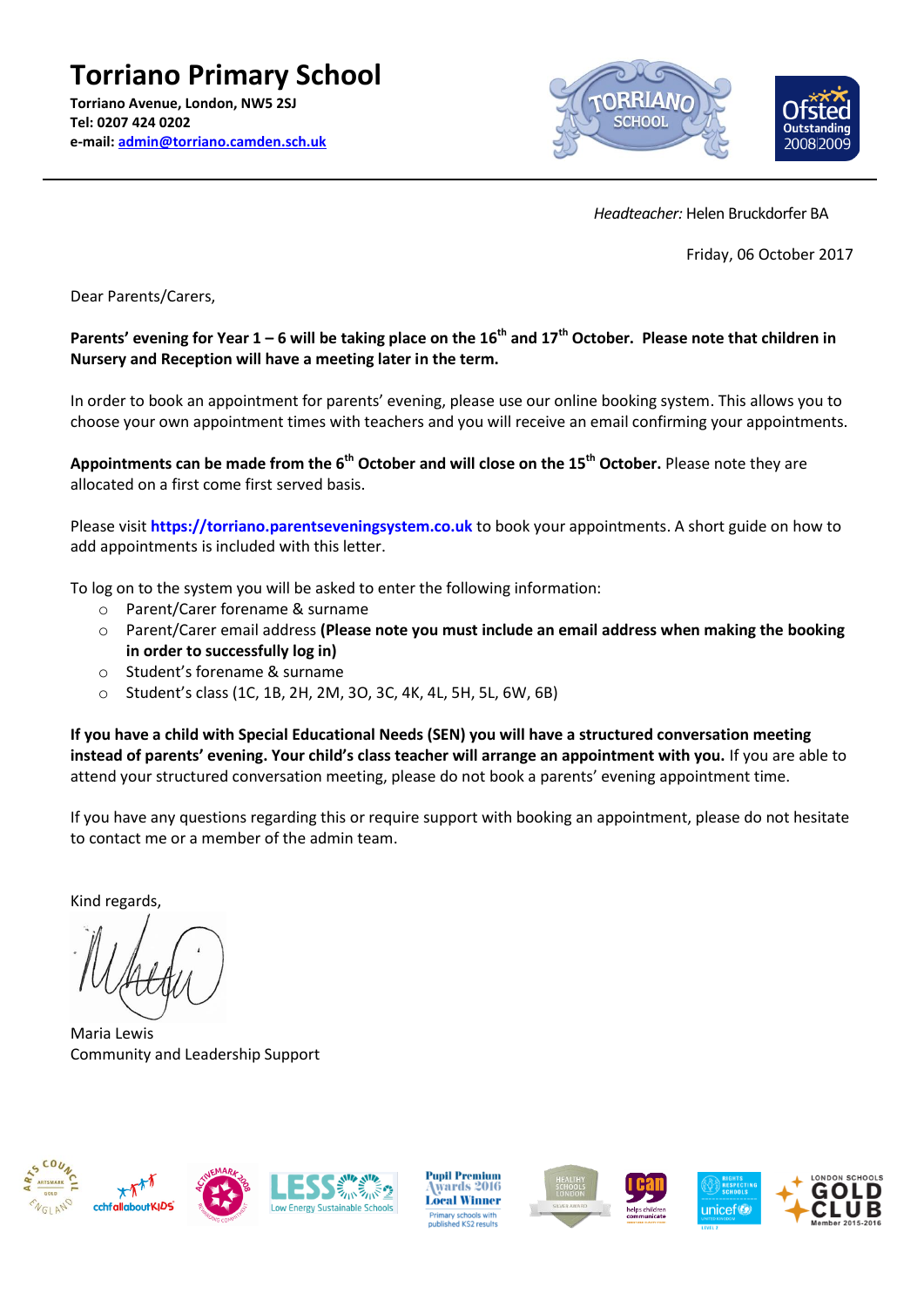# **Parents' Guide for Booking Appointments** Browse to **https://torriano.parentseveningsystem.co.uk/**

| <b>Torriano Primary School</b> |                                                                                                              |                                                                                                                |  |  |  |  |  |
|--------------------------------|--------------------------------------------------------------------------------------------------------------|----------------------------------------------------------------------------------------------------------------|--|--|--|--|--|
| <b>Your Details</b>            | <b>Parents' Evening System</b><br>from the email confirmation - please ensure your email address is correct. | Welcome to the Torriano Primary School parents' evening booking system. Appointments can be amended via a link |  |  |  |  |  |
| Title                          | <b>First Name</b>                                                                                            | Surname                                                                                                        |  |  |  |  |  |
|                                | ۰.                                                                                                           |                                                                                                                |  |  |  |  |  |
| Email                          |                                                                                                              | <b>Confirm Email</b>                                                                                           |  |  |  |  |  |
|                                | <b>Student's Details</b>                                                                                     |                                                                                                                |  |  |  |  |  |
| <b>First Name</b>              | <b>Surname</b>                                                                                               | <b>Registration Class</b>                                                                                      |  |  |  |  |  |
| Log In                         |                                                                                                              |                                                                                                                |  |  |  |  |  |
|                                | <b>Teacher Login</b>                                                                                         | <b>Administrator Login</b>                                                                                     |  |  |  |  |  |
|                                |                                                                                                              | <b>ふふる</b> Parents Evening System                                                                              |  |  |  |  |  |

### **Step 1: Login**

Go to the following web address: **https://torriano.parentseveningsystem.co.uk/**

Please fill out the details on the page. A confirmation of your appointments will be emailed to you. **YOU MUST INCLUDE AN EMAIL ADDRESS.**

Please use your child's forename that matches our records (no abbreviations).

### **Step 2: Select Parents' Evening**

Click the green tick to select the parents' evening you want to make appointments for.



## **Step 3: Choose Teachers**

Your children's teachers will appear. Ensure the teachers you wish to see are selected in green.

Click on the 'Continue' button to proceed.









ラッパシップ

**Pupil Premium** wards 2016 **Local Winner** Primary schools with<br>published KS2 results